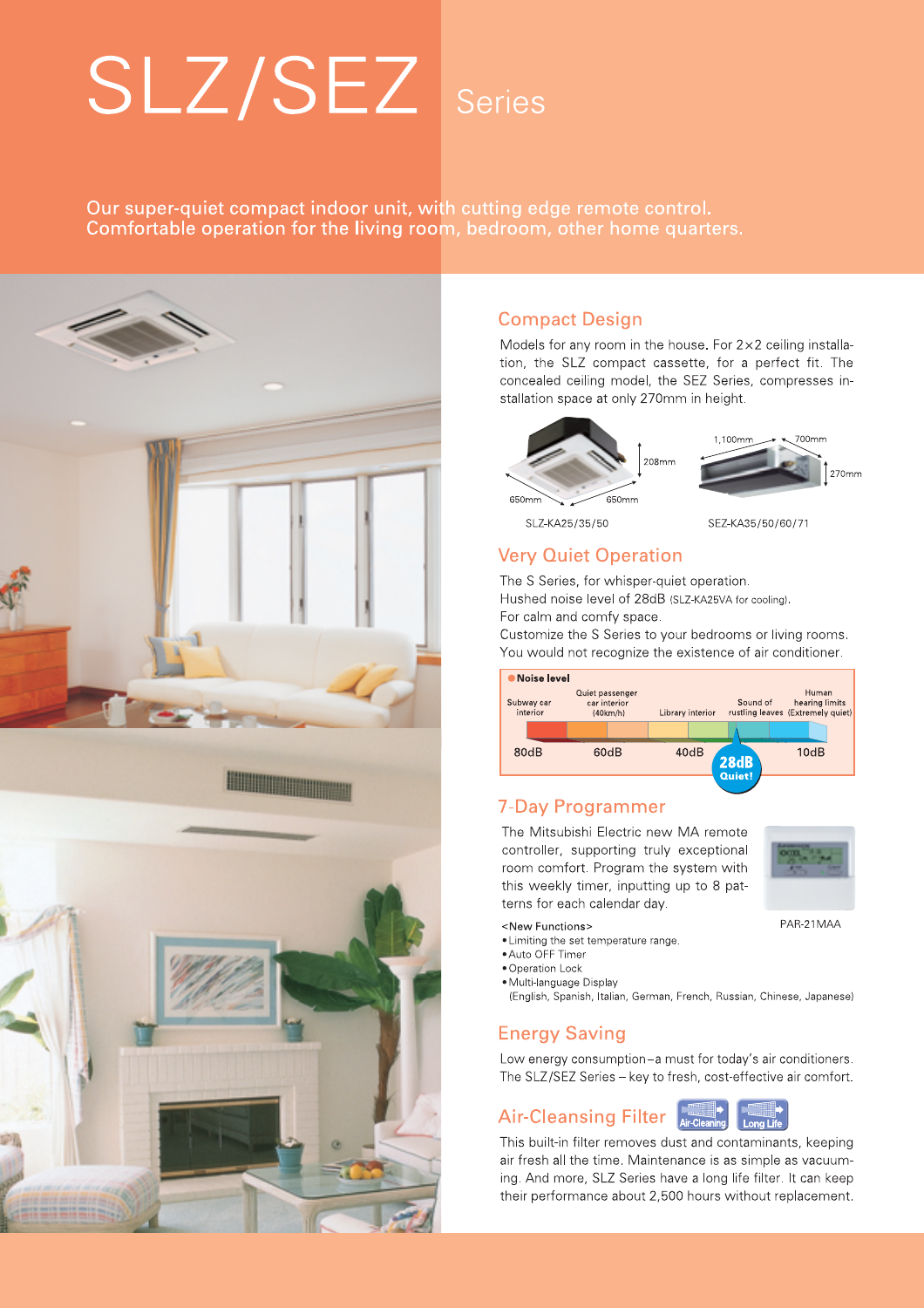

#### 4way Cassette Type Specifications

| <b>Type</b>                                      |                                     |                                                |                         | <b>Inverter Heat Pump (R410A)</b>             |                            |                      |  |
|--------------------------------------------------|-------------------------------------|------------------------------------------------|-------------------------|-----------------------------------------------|----------------------------|----------------------|--|
| Model Name                                       |                                     |                                                |                         | SLZ-KA25VA                                    | SLZ-KA35VA                 | SLZ-KA50VA           |  |
| Indoor Unit                                      |                                     |                                                |                         | SLZ-KA25VA(L)*                                | SLZ-KA35VA(L)*             | SLZ-KA50VA(L)*       |  |
| Outdoor Unit                                     |                                     |                                                |                         | SUZ-KA25VA                                    | SUZ-KA35VA                 | SUZ-KA50VA           |  |
|                                                  | Power Supply [V, Phase, Hz]         |                                                |                         | 230V, Single, 50Hz, Outdoor unit power supply |                            |                      |  |
| Cooling<br>Capacity [Min. - Rated - Max.]        |                                     | kW                                             | $0.9 - 2.5 - 3.2$       | $1.0 - 3.5 - 3.9$                             | $1.1 - 4.6 - 5.2$          |                      |  |
|                                                  | Total Input [Min. - Rated - Max.]   |                                                | kW                      | $0.25 - 0.69 - 1.00$                          | $0.27 - 1.06 - 1.33$       | $0.49 - 1.63 - 2.13$ |  |
|                                                  | <b>EER</b>                          |                                                |                         | 3.62                                          | 3.30                       | 2.82                 |  |
|                                                  | <b>Star Rating</b>                  |                                                |                         | 6.0                                           | 5.0                        | 3.5                  |  |
| <b>Running Current [Rated]</b>                   |                                     |                                                | $\overline{A}$          | 3.4                                           | 4.9                        | 7.4                  |  |
|                                                  |                                     | Sound Pressure IN [Lo - Med - Hi]              | dB(A)                   | $28 - 31 - 37$                                | $29 - 33 - 38$             | $30 - 34 - 39$       |  |
|                                                  | Level                               | <b>OUT (PWL)</b>                               | dB(A)                   | 46 (59)                                       | 47 (60)                    | 53 (68)              |  |
| Air Volume (IN) [Lo - Mid.- Hi ]                 |                                     | $\mathsf{U}\mathsf{S}$                         | 133 - 150 - 167         | 133 - 150 - 183                               | 133 - 150 - 183            |                      |  |
| Capacity [Min. - Rated - Max.]<br><b>Heating</b> |                                     |                                                | kW                      | $0.9 - 3.0 - 4.5$                             | $0.9 - 4.0 - 5.0$          | $0.9 - 5.0 - 6.5$    |  |
|                                                  |                                     | Total Input [Min. - Rated - Max.]<br><b>kW</b> |                         | $0.17 - 0.83 - 1.36$                          | $0.25 - 1.10 - 1.46$       | $0.39 - 1.55 - 3.36$ |  |
|                                                  | <b>COP</b><br><b>Star Rating</b>    |                                                | 3.61                    | 3.64                                          | 3.22                       |                      |  |
|                                                  |                                     |                                                |                         | 5.0                                           | 5.0                        | 4.0                  |  |
|                                                  | <b>Running Current [Rated]</b>      |                                                | A                       | 4.0                                           | 5.1                        | 7.0                  |  |
|                                                  |                                     | Sound Pressure   IN [Lo - Med - Hi]            | dB(A)                   | $28 - 31 - 37$                                | $29 - 33 - 38$             | $30 - 34 - 39$       |  |
|                                                  | Level                               | <b>OUT (PWL)</b>                               | dB(A)                   | 46 (59)                                       | 48 (61)                    | 55 (68)              |  |
|                                                  | Air Volume (IN) [Lo - Mid.- Hi ]    |                                                | $\frac{1}{\mathcal{S}}$ | 133 - 150 - 167                               | 133 - 150 - 183            | 133 - 150 - 183      |  |
| <b>Starting Current</b><br>А                     |                                     |                                                |                         | 3.65                                          | 4.75                       | 6.75                 |  |
| <b>Max. Running Current</b>                      |                                     |                                                | А                       | 8.16                                          | 9.18                       | 16                   |  |
| Indoor                                           | Input [Rated]                       |                                                | W                       | 75                                            | 85                         | 85                   |  |
|                                                  | Dimensions [H x W x D]              |                                                | mm                      | 208 x 570 x 570                               | 208 x 570 x 570            | 208 x 570 x 570      |  |
|                                                  |                                     | Panel                                          | mm                      | 20 x 650 x 650                                | $20 \times 650 \times 650$ | 20 x 650 x 650       |  |
|                                                  | Weight (Panel)                      |                                                | kg                      | 16.5(3)                                       | 16.5(3)                    | 16.5(3)              |  |
| Outdoor                                          | Dimensions [H x W x D]              |                                                | mm.                     | 550 x 800 x 285                               | 550 x 800 x 285            | 850 x 840 x 330      |  |
| Weight                                           |                                     | kg                                             | 33                      | 37                                            | 53                         |                      |  |
| <b>Breaker Size</b><br>А                         |                                     | 10                                             | 10                      | 20                                            |                            |                      |  |
|                                                  | Ext. Piping Diameter (Gas / Liquid) |                                                | mm                      | 9.52 / 6.35                                   | 9.52 / 6.35                | 12.7/6.35            |  |
|                                                  | Max. Length / Height                |                                                | m                       | 20/12                                         | 20/12                      | 30/15                |  |
| Guaranteed Operating Range Cooling               |                                     |                                                | $^{\circ}$ C            | $-10 \sim 46$                                 | $-10 \sim 46$              | $-10 \sim 43$        |  |
| [Outdoor]                                        |                                     | Heating                                        | $^{\circ}$ C            | $-10 \sim 24$                                 | $-10 \sim 24$              | $-10 \sim 24$        |  |

\* SLZ-KA VAL is with a wireless remote controller.